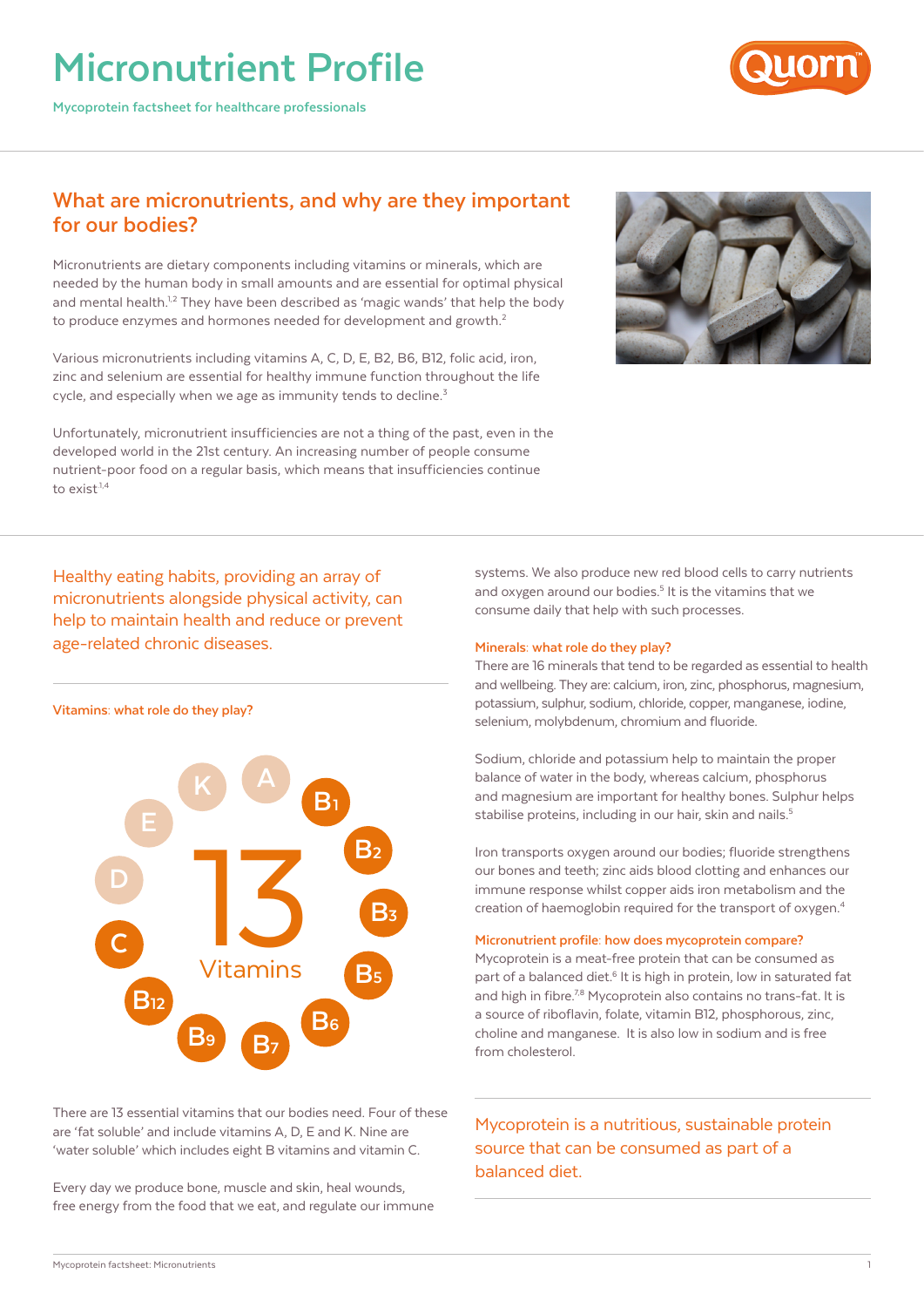# **The nutritional profile of different protein sources (per 100g)10**

|                          | Mycoprotein* | <b>Chicken breast:</b><br>Meat only, casseroled | Beef burger:<br>98-995% beef, grilled | Pizza:<br>Retail, cheese & tomato |
|--------------------------|--------------|-------------------------------------------------|---------------------------------------|-----------------------------------|
| Energy (kcals)           | 85           | 160                                             | 326                                   | 272                               |
| Protein (g)              | 11           | 28.4                                            | 26.5                                  | 12.2                              |
| Carbohydrate (g)         | 3            | O.O                                             | O.1                                   | 36.1                              |
| $ext{Fat}(g)$            | 2.9          | 5.2                                             | 24.4                                  | 9.8                               |
| Of which saturates $(g)$ | 0.7          | 1.5                                             | 10.9                                  | 4.1                               |
| Fibre (AOAC) (g)         | 6            | 0.9                                             | O.7                                   | 2.9                               |
| Riboflavin (mg)          | 0.26         | 0.13                                            | 0.20                                  | 0.15                              |
| Vitamin B6 (mg)          | O.1          | 0.36                                            | 0.31                                  | <b>NR</b>                         |
| Vitamin B9 (folate) (µg) | 114          | 6.0                                             | 10                                    | $\overline{4}$                    |
| Vitamin B12 (µg)         | 0.71         | <b>NR</b>                                       | 3.0                                   | O.4                               |
| Calcium (mg)             | 48           | 9                                               | 10                                    | 217                               |
| Phosphorous (mg)         | 290          | 210                                             | 210                                   | 179                               |
| Iron (mg)                | 0.39         | 0.5                                             | 2.5                                   | 1.09                              |
| Magnesium (mg)           | 49           | 25                                              | 22                                    | 24                                |
| Zinc (mg)                | 7.6          | 1.1                                             | 6.1                                   | 1.3                               |
| Potassium (mg)           | 71           | 270                                             | 380                                   | 223                               |
| Chromium (µg)            | 0.45         | ${\sf NR}$                                      | ${\sf NR}$                            | ${\sf NR}$                        |
| Choline $(\mu g)$        | 180          | <b>NR</b>                                       | <b>NR</b>                             | <b>NR</b>                         |
| Manganese (mg)           | 4.9          | 0.01                                            | 0.02                                  | 0.40                              |
| Sodium (mg)              | 5            | 60                                              | 400                                   | 397                               |

\*Data provided by Marlow Foods (wet weight); NR, not reported

# **Micronutrient absorption: how does it take place and what are factors that influence it?**

Fat-soluble vitamins enter the bloodstream via channels in the intestinal wall, which occurs after the fat-soluble vitamincontaining food has been digested in the stomach and small intestine. Many fat-soluble vitamins need proteins as carriers to be transported around our body. Fat-soluble vitamins can be stored in our liver and fat cells, being released when needed.<sup>11</sup>

Water-soluble vitamins are absorbed directly into the bloodstream as food is digested and are easily transported around our body. Our kidneys regulate the level of these vitamins and remove excesses in urine.<sup>14</sup>

#### **Where to find mycoprotein**

Mycoprotein is the unique whole food at the heart of every single Quorn product. There is a huge range of great tasting Quorn® products and ingredients available, all of which can easily be used to recreate your favourite recipes with a nutritious and sustainable twist.

Visit **www.quornnutrition.com** and **www.quorn.com** for more information about mycoprotein, products and recipes.